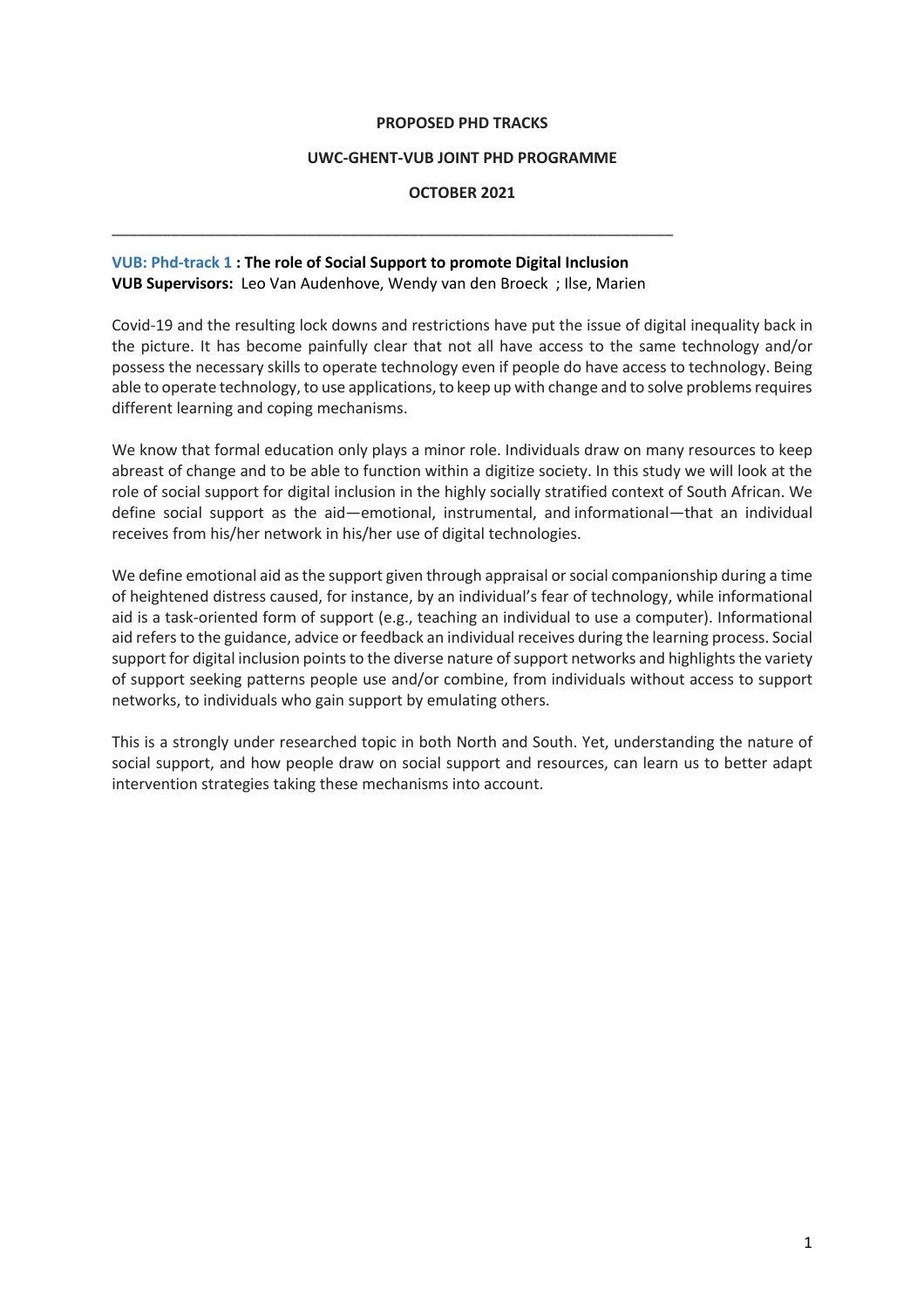## **VUB: Phd-track 2: A systemic ecosystems approach to enable digital inclusion**

**VUB Supervisors:** Leo Van Audenhove, Wendy van den Broeck ; Ilse Marien

Digital inclusion is more and more recognized as a central challenge in a digitized society. All citizens need access to digital communication technology, they need the skills and competences to use and work with digital applications and they need the knowledge to use technologies for social change. Since the 1990s governments have struggled to develop policy and implementation approaches in relation to the digital transformation.

The challenge is daunting and comprises several policy fields ranging from media, ICT, telecommunication, education, social welfare, etc. On top of that, actions and solutions need to be organised at the local level close to citizens. Local institutions, intermediaries, schools, etc. are better equipped to understand the real needs of citizens lacking access, motivation, skills and competences. Unfortunately governments have often conceptualised policy in silos.

On top of that little attention has been paid to the possible role of private actors in closing digital inequality. Due to Covid 19 private players have become urgently aware that a lack of digital competences has negative effects on its employees and its customers and that it has a vested interest in ensuring that large parts of its workforce and customer base is digitally included. In this project we look at digital inclusion from a systemic ecosystems approach.

At the local (community) level we look at all players involved in digital transformation and what their (potential) role is in digital transformation and inclusion. On the basis of this recommendations are formulated for policy supporting the development of collaboration in the ecosystem.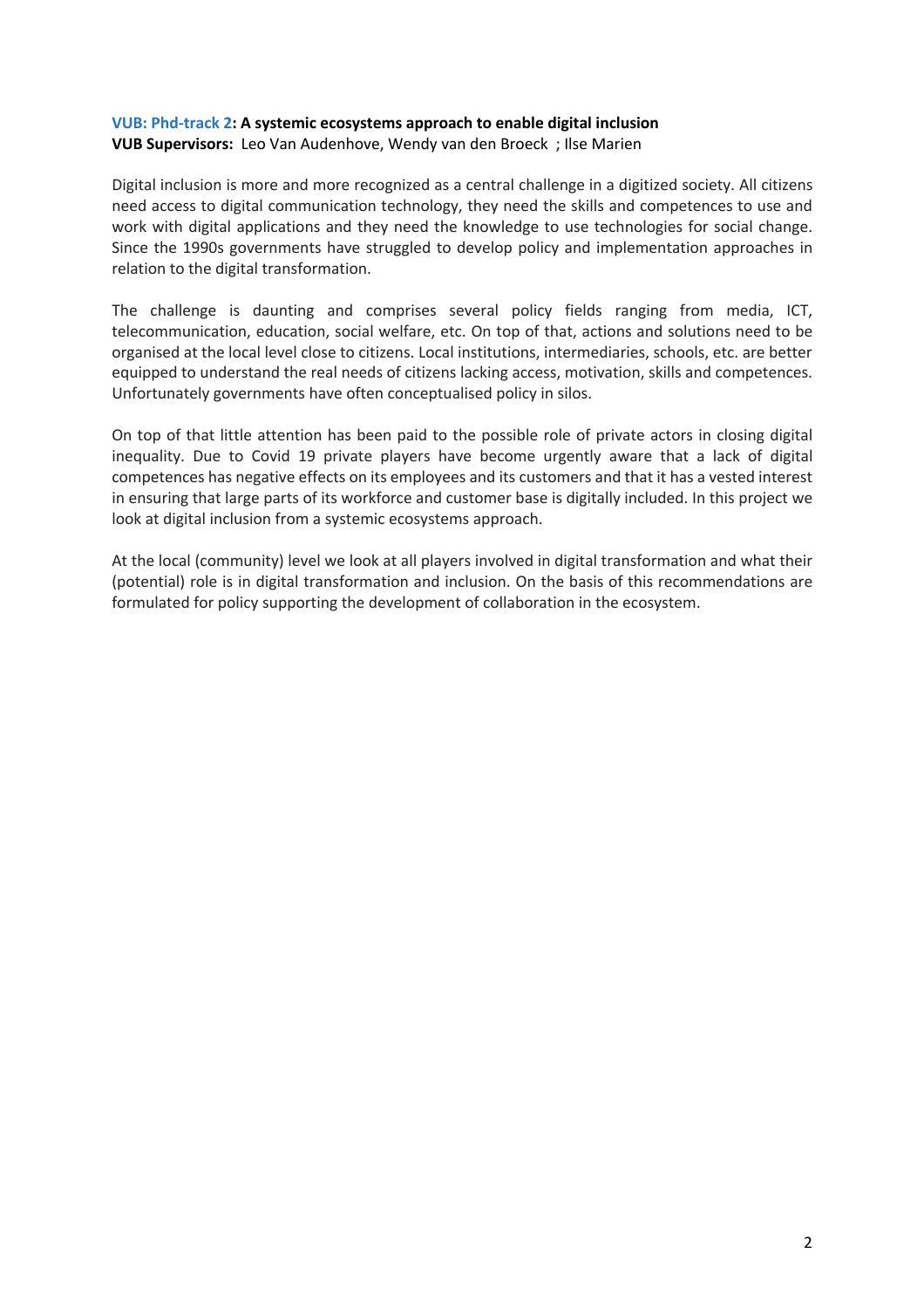# **Ghent: Phd-track 1: Developing and testing the psychometric properties of a cross-national digital inequality scale**

## **Context**

- Ghent Phd Student: Sarah Anrijs (joint PhD Ugent UWC, started in Oktober 2018 will end in Sept 2022)
- Ghent Supervisors: Koen Ponnet (Ugent), Lieven De Marez (Ugent), & TBD (UWC)

## **Research aim**

Although several scales exist in the domain of digital inequality research, these scales often measure ICT access in a binary way, for instance having or not having ICT access (Lupač, 2018; Ragnedda et al., 2019). The COVID19 crisis has however made clear that it's not only a matter of having or not having a laptop or internet, but also a matter of e.g., having good internet speed and having enough internet skills. Given the lack of an easy-to-administer digital inequality scale (DIS) that measures who is digitally disadvantaged, we want to develop and test the psychometric properties of such a scale. We already started in Belgium, and the aim of this track is to adapt this scale to the context of South-Africa, and make cross-national comparisons. In South Africa, for example, the lack of digital inclusion measurement has retarded the country's ability to invest effectively and smartly to mitigate underlying digital exclusion. As a result large parts of the country remain outside of the digital society. Once developed, the scale can be integrated and validated in a digitization monitoring instrument such as Digimeter in Belgium (imec.digimeter 2020 | imec Vlaanderen). In this Digimeter, digitization is monitored on more than only access metrics, but also skills/competences and attitudes. Based on the interplay between them, digital readiness profiles can be made, and digital inequalities identified.

# **Team & expertise**

Ponnet is an international expert in structural equation modeling. He co-operated in many national and international data collection projects, and has extensive expertise in developing questionnaires and research designs, which resulted in the construction and publication of several new scales, like the Expressive and Instrumental Online Neighborhood Network Uses Scale (De Meulenaere et al., in press), the Social Media Political Participation Scale (Waeterloos et al., 2020), the Methamphetamine Decisional Balance Scale (Khazaee-Pool et al., 2018), the Parental Mediation Strategies with Regard to Internet Use scale (Symons et al., 2017), … Together with Anrijs & De Marez, he developed the Digital Difficulties Scale (Anrijs, Ponnet, & De Marez, 2020), which is a precursor of the Digital Inequality Scale. Lieven De Marez is the founding father and project lead of the Digimeter monitor in Belgium. For already 12 years it is the reference in Flanders for companies as well as policy makers to feel the pulse of digitization, based on a monitoring of access, skills/competences and attitudes. If the opportunity could be found to set up a 'Digimeter' in South Africa, Lieven and his Digimeterteam will provide all support on the operational as well as methodological side. Main contact on this side, will be Karel Vandendriessche.

#### **References related to scale development**

- *1.* Waeterloos, C., Walrave, M., & **Ponnet, K.** (2021). Designing and validating the Social Media Political Participation Scale: an instrument to measure political participation on social media. Technology in Society, 64, 101493. https://doi.org/10.1016/j.techsoc.2020.101493.
- *2.* Khazaee-Pool, M., Naghibi, S. O., Pashaei, T., Chaleshgar-Kordasiabi, M., Daneshnia, M., & **Ponnet, K.** (2021). Drug Abstinence Self-Efficacy Scale (DASES): Psychometric Properties of the Farsi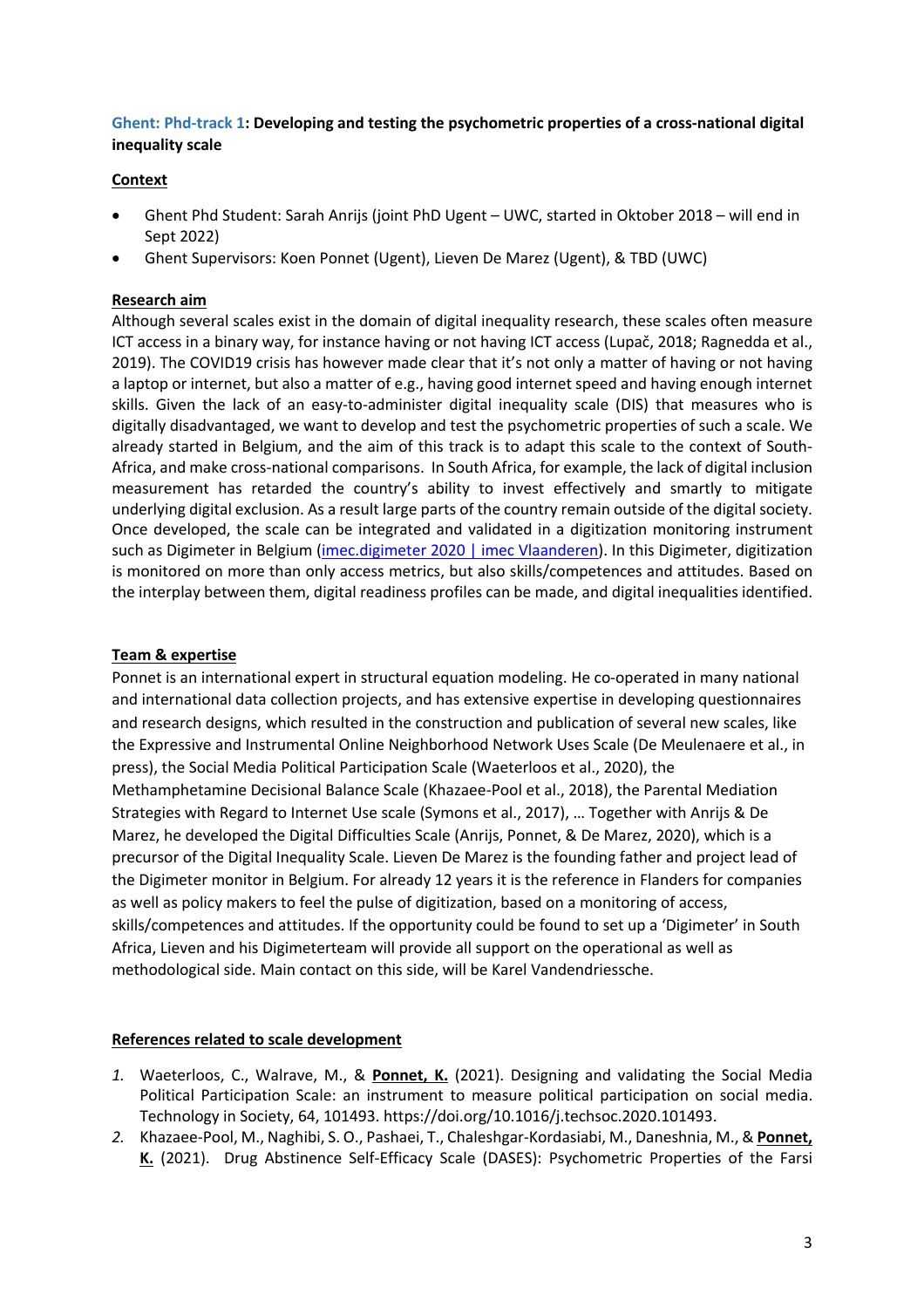Version. Substance Abuse Treatment, Prevention, and Policy, 16:1. https://doi.org/10.1186/s13011-020-00336-9.

- *3.* Jahangiry, L., Parviz, R., Mirghafourvand, M., Khazaee-Pool, M., & **Ponnet, K**. (2020). The psychometric properties of the Persian menopause rating scale. BMC Women's Health, 20:172 https://doi.org/10.1186/s12905-020-01027-0.
- *4.* De Meulenaere, J., Baccarne, B., Courtois, C., & **Ponnet, K.** (2021 in press). The Development and Psychometric Testing of the Expressive and Instrumental Online Neighborhood Network Uses Scale (ONNUS). Cyberpsychology: Journal of Psychosocial Research on Cyberspace.
- 5. Anrijs, S., **Ponnet, K.,** & **De Marez, L**. (2020) Development and psychometric properties of the Digital Difficulties Scale (DDS): An instrument to measure who is disadvantaged to fulfill basic needs by experiencing difficulties in using a smartphone or computer. PLOS ONE 15(5): e0233891. https://doi.org/10.1371/journal.pone.0233891.
- *6.* Khazaee-Pool, M., Alireza Shoghli, A., Pashaei, T., & **Ponnet, K.** (2019) Psychometric Properties of the Persian Version of the Cancer Attitude Inventory. BMC Public Health, 19, 1402. doi.org/10.1186/s12889-019-7756-3.
- *7.* Khazaee-Pool, M., Pashaei, T., Alizadeh, R., & **Ponnet, K.** (2019). New Educational Model to Promote Breast Cancer Preventive Behaviors (ASSISTS): Development and First Evaluation. Cancer Nursing: An International Journal for Cancer Care, 42(1): E44-E51. DOI: 10.1097/NCC.0000000000000560.
- *8.* Khazaee-Pool ,M., Jahangiry, L., Pashaei, T., Ramezani-Badr, F., Nadrian, H., & **Ponnet, K.** (2018). Development and Psychometric Properties of the Methamphetamine Decisional Balance Scale (METH-DBS) for Young Adults. Substance Abuse Treatment, Prevention, and Policy, 13, 38. DOI: 10.1186/s13011-018-0175-0.
- *9.* De Bruyn, S., Wouters, E., **Ponnet, K.,** Van Damme, J., Van Hal, G., and the Task Force substance use in Flemish universities and colleges (2017). The psychometric properties of a shortened Dutch version of the Consequences Scale used in the Core Alcohol and Drug Survey. PLoS ONE 12(12): e0187876 Doi.org/10.1371/journal.pone.0187876*.*
- *10.* Khazaee-Pool, M., Arefi, Z., Roshani, D., Pashaei, T. & **Ponnet, K** (2017). Development and Psychometric Properties of a Questionnaire to Measure Drug Users 'Attitudes toward Methadone Maintenance Treatment (DUAMMT) in Iran. BMC Public Health. 17:906. DOI 10.1186/s12889-017- 4911-6.
- *11.* Symons, K., **Ponnet, K.,** Emmery, K., Walrave, M., Heirman, W. (2017). A Factorial Validation of Parental Mediation Strategies with Regard to Internet Use. Psychologica Belgica, 57(2), pp. 93– 111 DOI: https://doi.org/10.5334/pb.372.
- *12.* Khazaee-Pool, M., Pashaei, T., Jahangiry, L., **Ponnet, K.,** Gholami, A., & (2017). Exploring breast cancer-preventive lifestyle and social support in Iranian women: A study protocol for a mixed methods approach. International Journal for Equity in Health, 16:97. DOI 10.1186/s12939-017- 0592-0.
- *13.* Khazaee-Pool,M., Pashaei, T., **Ponnet, K.,** Jafari, F., & Alizadeh, R. (2017). Decisional Balance Inventory (DBI) Adolescent Form for Smoking: Psychometric Properties of the Persian Version. BMC Public Health, 17, 507. DOI 10.1186/s12889-017-4425-2.
- *14.* Khazaee-Pool,M., Moridi,*M., Ponnet, K., Turner, N., & Pashaei, T. (2016).* Psychometric properties of the Persian version of the Time to Relapse Questionnaire (TRQ) in substance use disorder. The American Journal of Drug and Alcohol Abuse, 42, 6, 682-688. doi: 10.3109/00952990.2016.1172593.
- *15.* Khazaee-Pool, M., Majlessi, F., Montazaeri, A., Pashaei, T., Gholami, A. & **Ponnet, K.** (2016). Development and psychometric testing of a new instrument to measure factors influencing women's breast cancer prevention behaviors (ASSISTS). BMC Women's Health,16:40. DOI 10.1186/s12905-016-0318-2. 9.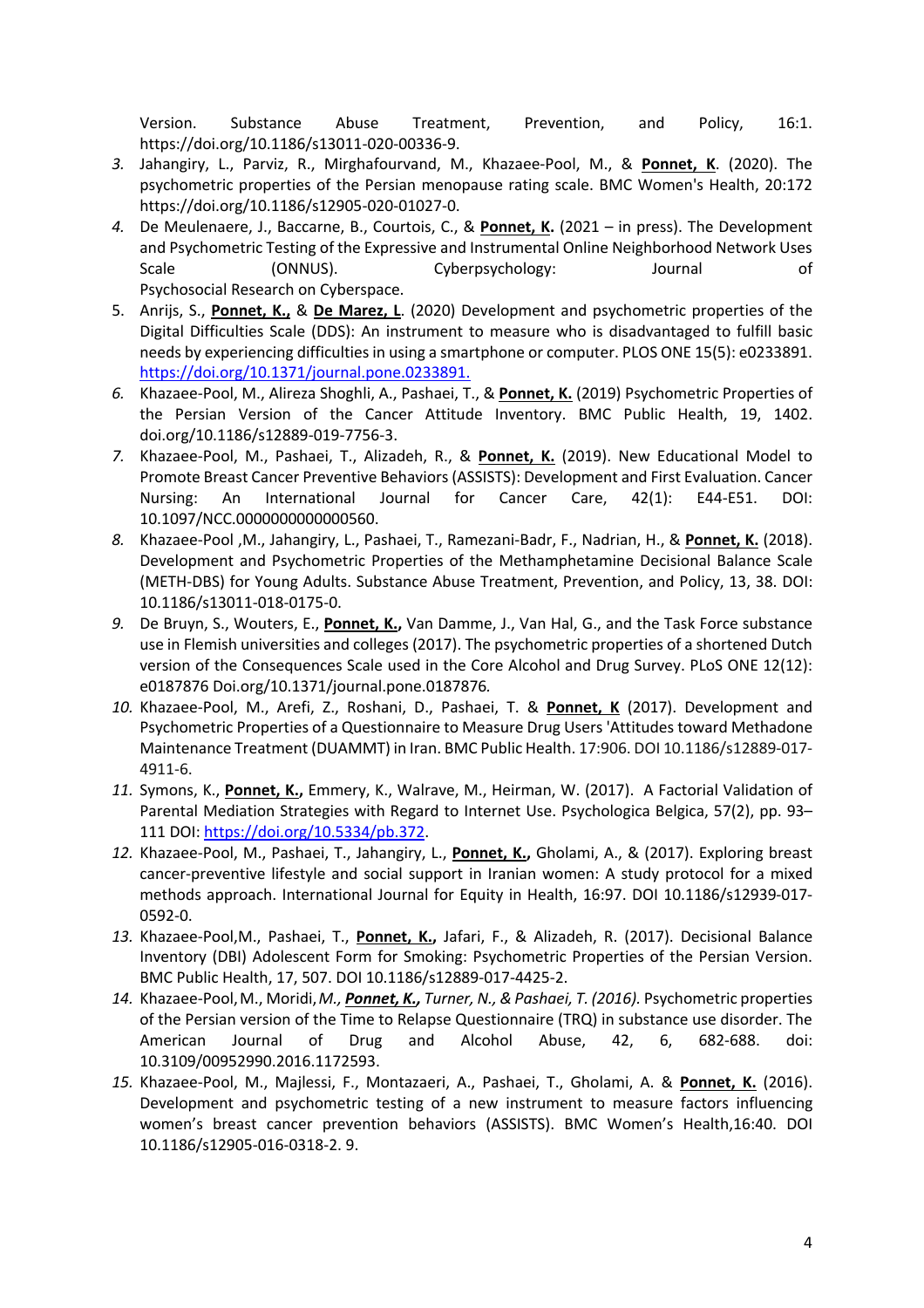- *16.* Wouters, E., Le Roux Booysen, F., **Ponnet, K.**, & Baron Van Loon, F. (2012) Wording Effects and the Factor Structure of the Hospital Anxiety & Depression Scale in HIV/AIDS Patients on Antiretroviral Treatment in South Africa. PLoS ONE 7(4). DOI:10.1371/journal.pone.0034881.
- *17.* De Corte, K., Buysse, A., Verhofstadt, L.L., Roeyers, H., **Ponnet, K.**, & Davis, M.H. (2007). Measuring empathic tendencies: Reliability and validity of the Dutch version of the Interpersonal Reactivity Index. Psychologica Belgica, 47, 4, 235-260. DOI: 10.5334/pb-47-4-235.
- *18.* **De Marez, L.**, et al. (Digimeter reports 2021, 2020, 2019 …. 2009): imec.digimeter 2020 | imec Vlaanderen
- *19.* Baccarne, B., & **De Marez, L.** (2021). Co-shaping smart cities : participation inequalities in civic crowdsourcing. *INTERNATIONAL JOURNAL OF URBAN PLANNING AND SMART CITIES*, *2*(2), 34–47. https://doi.org/10.4018/ijupsc.2021070103.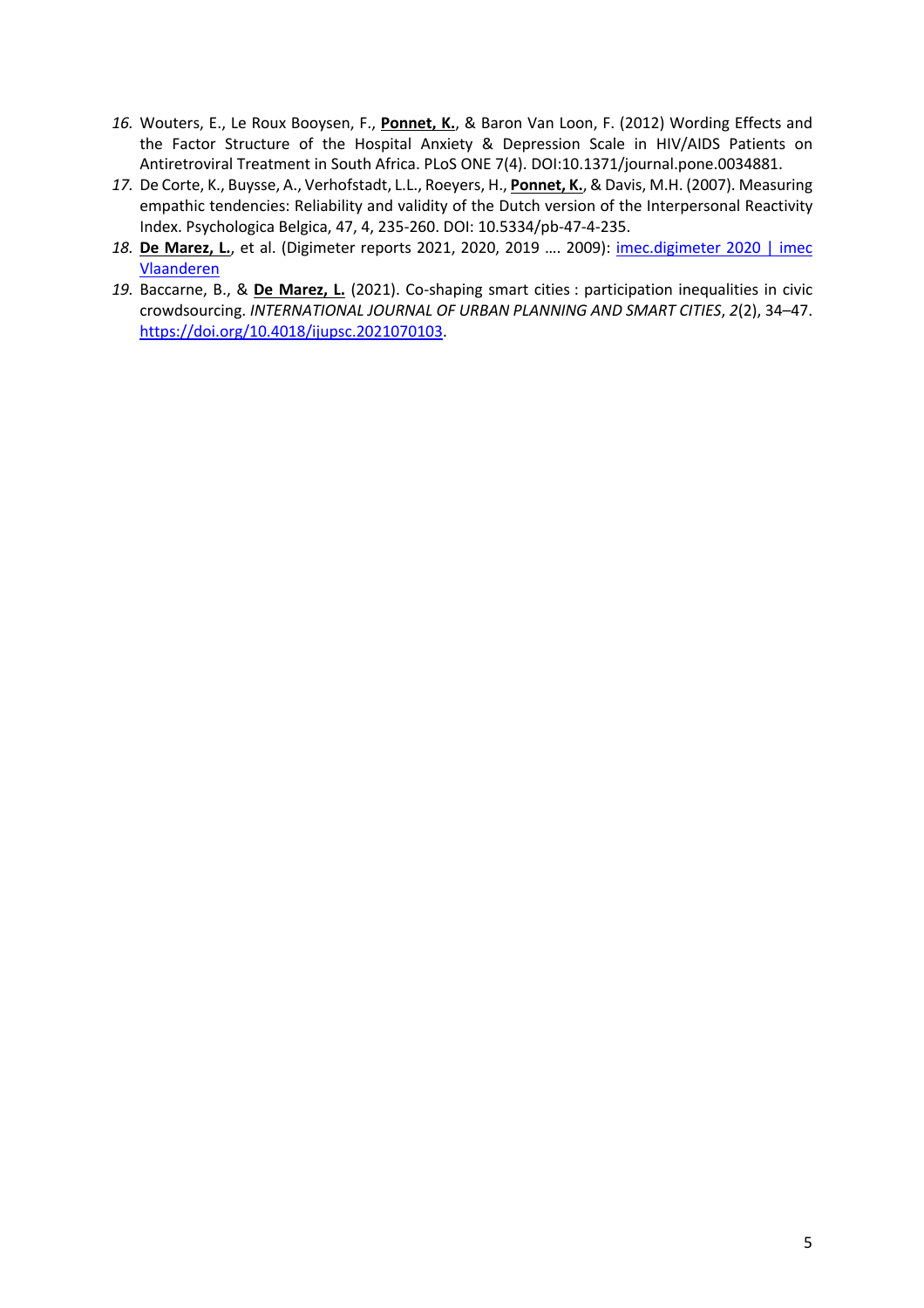## **Phd-track 2: The impact of financial stress and digital inequality on mental health**

## **Context**

- Gent Phd Student: TBD (joint PhD Ugent UWC)
- Gent Supervisors: Koen Ponnet (Ugent), Lieven De Marez/Mariek Van den Abeele (UGent), & TBD (UWC)

## **Research aim**

A large body of research on the negative influence of financial hardship on families and children has been based on the family stress model (FSM; Conger & Conger, 2002; Ponnet, 2014, 2016). According to this model, income indirectly affects parent's psychological distress (e.g., depressive feelings, efficacy) and creates interparental conflicts (or relationship problems) due to feelings of financial stress (Conger & Donnellan, 2007; Barnett, 2008). Participating in today's digitizing society however is increasingly dependent on being connected and being able to participate in that connected society. In a world characterized by technological acceleration (cf. Rosa, 2003), that dependency entails an extra financial pressure, as staying up to date and connected in our ever-evolving technological landscape requires financial investments in both infrastructure (devices, apps) and services (tariff plans, paid accounts, …). The financial pressures stemming from expenses made in relation to the digitizing society can become a new determinant of inequality, impacting stress and wellbeing.

The most prominent evolution in that context is the rise the smartphone over the past years, and the significantly increased dependency on mobile devices, platforms and apps. This dependency is especially visible in the global South, where for many individuals mobile connectivity is both the first and only form of digital connectivity that is relied on not only for entertainment and social purposes, but more and more also for educational, transactional and or health management purposes (Togar, Vanden Abeele & Agur, 2019). This dependency becomes especially visible in South Africa, a country characterized as a "two nation" state because economic inequality creates a rift between the 'haves' and the 'haves-not'. Against this societal backdrop, digital inequality, the financial burden attached to it, and mental health problems that may result from it, are likely to manifest themselves in unique ways. This makes South Africa into a valuable research ground, especially in comparison to a Western-European nation state such as Belgium, where financial hardship and digital inequality seem less visible (albeit perhaps more stigmatized?).

The central research question guiding this project is to what extent the mobile shift comes with a cost, financial and probably also mental. The most recent evolution in this context is the COVID-19 crisis, which made clear that several (groups of) people are still disconnected from the internet, or have limited access to the internet (services). Examples of digital inequality are lack of a laptop for children to follow online courses or the lack of a smartphone to get information, get in contact with a health professional or perform a transaction, lack of good (mobile) internet connection for work or education. Digital inequality can be seen as either a subdimension of material deprivation or a new dimension of the broader concept 'financial hardship'. In either case, it is a dimension that might lead to psychological distress. Still, to date, FMS studies have not included digital inequality and/or mobile inequality. Therefore, the aim of this project is to examine how lack of digital skills and digital inequality have effects on the mental health and wellbeing of people, and whether these effects manifest themselves similarly across countries, like Belgium and South Africa.

#### **Team & Expertise**

This Phd trajectory will be embedded on the intersection of two different research lines within the Ugent-mict research group: those from prof. Koen Ponnet, prof. Lieven De Marez and prof. Mariek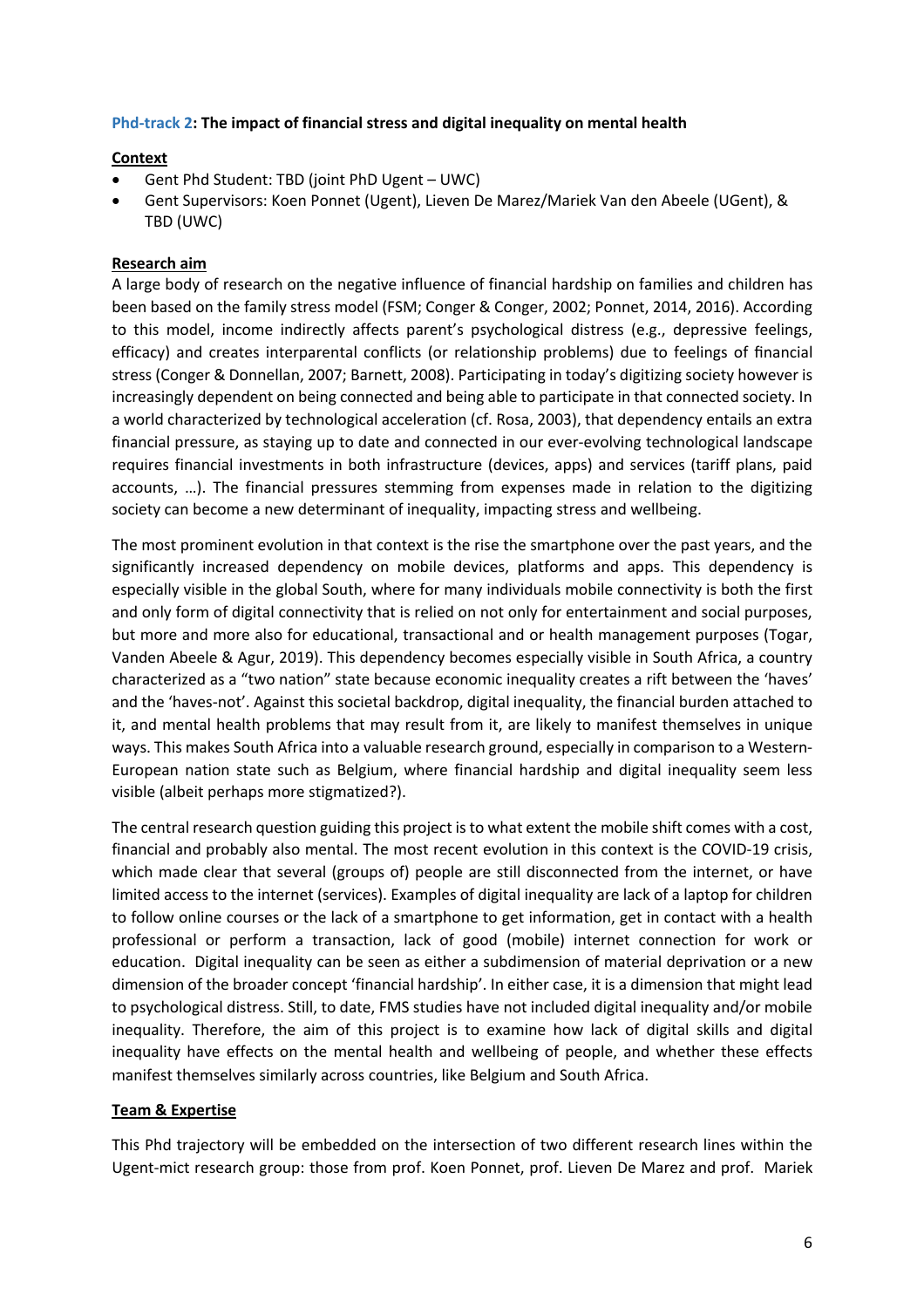Vanden Abeele. Lieven De Marez will approach this from his monitoring (cf supra Digimeter) expertise, and more specifically his interest in determinants and impact of digital inequalities. Main promotor of this Phd will be Koen Ponnet. In 2014, Ponnet demonstrated that financial stress of parents at the lower end of the income distribution impacts adolescents both directly and indirectly because this financial stress relates to daily problems such as difficulties affording basic goods, which are clearly visible to adolescents. In contrast, the financial stress of middle- and high-income parents may only have indirect effects on the life of adolescents. The paper was built on more than 700 analyses and was quoted by the founder of the family stress model (FSM) as a paper of special interest (Masarik & Conger, 2017), because it's the first FSM paper that applied an actor-partner interdependence approach, and refined the income approach of the FSM framework. Based on this paper, Ponnet was invited to write a chapter 'Financial stress' in the prestigious 'Encyclopedia of Adolescence', and to work at the European Centre for Advanced Research in Economics and Statistics (Université Libre de Bruxelles) as advisor for the "measuring equivalent income" (MEQIN) project. The theoretical framework of this paper is also of interest in research on digital inequality.

Prof. Mariek Van den Abeele is a mobile media researcher. The focus of her expertise and team are on the link between smartphone and digital wellbeing. She recently acquired an ERC project on "Digital Wellbeing in a Culture of Ubiquitous Connectivity: Towards a Dynamic Pathway Model", and is currently hiring 4 extra researchers on this topic. Just as Koen, also Mariek has previous experience in cross-cultural research setups. She also conducts research in the African context, more specifically in Liberia, in collaboration with Euriahs Togar (University of Monrovia). Mariek has also worked at Tilburg University from 2012-2021, where she was a close colleague of dr. Fien Velghe and prof. dr. Jan Blommaert, who conducted a multi-year research project in South Africa on mobile media use. In that capacity, she has been familiarised with mobile media research in the South African context.

# **References related to financial stress and mobile media use research**

- *1.* De Meulenaere, J., **Ponnet, K.**, Courtois, C., Walrave, M., Hardyns, W., Pauwels, L. (2021 online first). Online and Offline Social Support Deterioration: The Effect of Financial Stress Exposure on Depressive Symptoms. Behaviour & Information Technology. https://dx.doi.org/10.1080/0144929X.2021.1877355
- *2.* **Ponnet, K.**, Wouters, E., Goedemé, T. & Mortelmans, D. (2016). Family financial stress, parenting and problem behavior in adolescents: an actor-partner interdependence approach. Journal of Family Issues, 37, 4, 574-597. DOI:10.1177/0192513X13514409.
- *3.* **Ponnet, K.**, Van Leeuwen, K., Wouters, E., & Mortelmans, D. (2015). A family system approach to investigate family-based pathways between financial stress and adolescent problem behaviour. Journal of Research on Adolescence, 25(4), 765-780. DOI: 10.1111/jora.12171
- *4.* **Ponnet, K.** (2014). Financial Stress, Parent Functioning and Adolescent Problem Behavior: An Actor-Partner Interdependence Approach to Family Stress Processes in Low-, Middle-, and High-Income Families. Journal of Youth and Adolescence, 43, 1752-1769. DOI: 10.1007/s10964-014- 0159-y.
- *5.* **Ponnet, K.**, Van Leeuwen, K., & Wouters, E. (2014). Examining mediating pathways between financial stress of mothers and fathers and problem behavior in adolescents. Journal of Family Studies, 20, 1, 66-78. DOI: 10.5172/jfs.2014.20.1.66.
- *6.* **Ponnet, K.**, Mortelmans, D., Wouters, E., Van Leeuwen, K., Bastaits, K., & Pasteels, I. (2013). Parenting stress and marital relationship as determinants of mothers' and fathers' parenting. Personal Relationships. 20, 2, 259–276. DOI:10.1111/j.1475-6811.2012.01404.x.
- *7.* **Ponnet, K.**, Wouters, E., Mortelmans, D., Pasteels, I., De Backer, C., Van Leeuwen, K., & Van Hiel, A. (2013). The influence of mothers' and fathers' parenting stress and depressive symptoms on own and partner's parent-child communication. Family Process, 52, 312-324. DOI:10.1111/famp.12001.